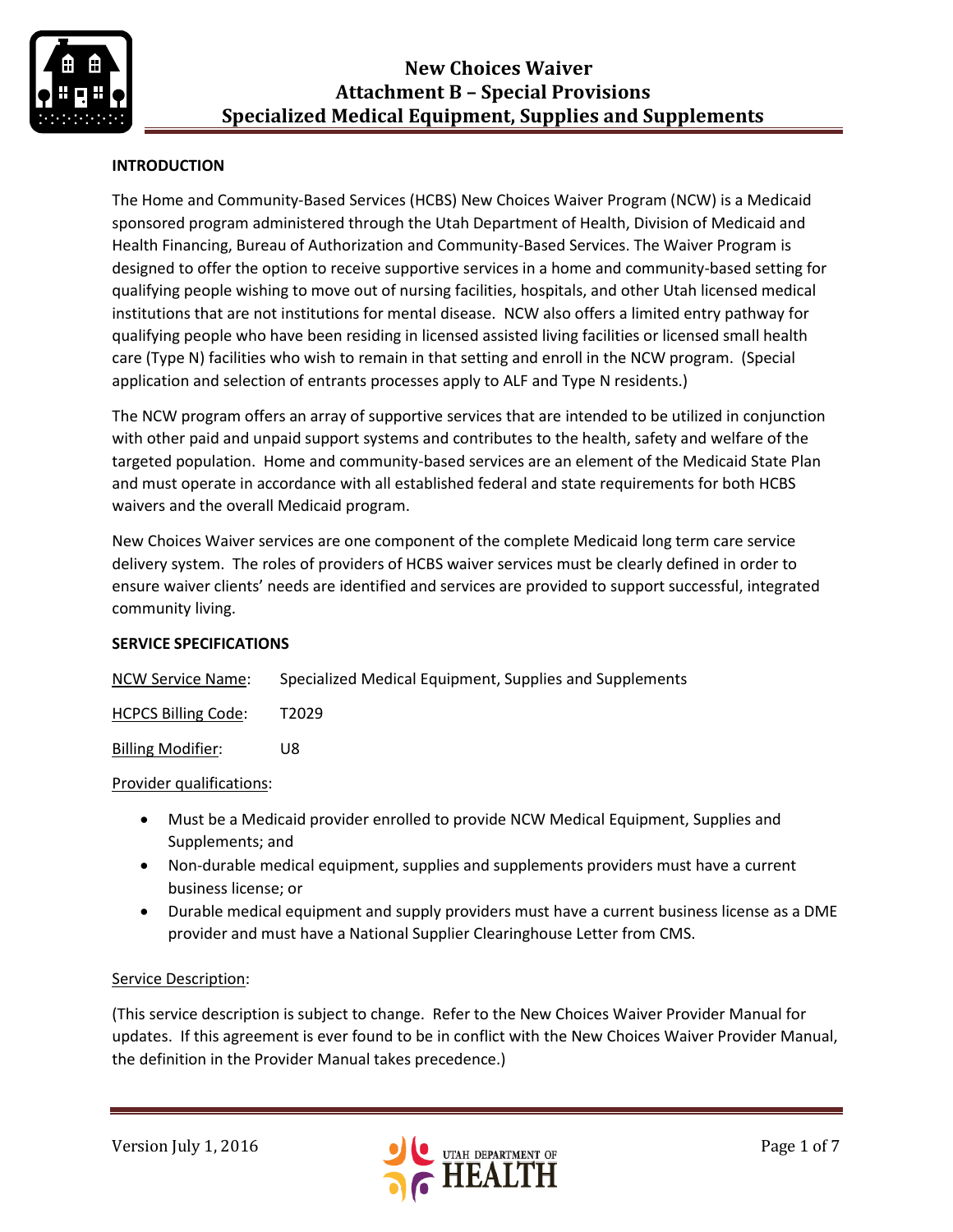

## **New Choices Waiver Attachment B – Special Provisions Specialized Medical Equipment, Supplies and Supplements**

Specialized Medical Equipment, Supplies and Supplements includes devices, controls or appliances, which enable waiver clients to increase their abilities to perform activities of daily living, or to perceive, control, or communicate with the environment in which they live. This service covers items necessary for life support including prescribed nutritional supplements, ancillary supplies and equipment necessary to the proper functioning of such items, and durable and non-durable medical equipment not available under the Medicaid State plan.

Items reimbursed with waiver funds are in addition to any medical equipment and supplies furnished under the Medicaid State Plan and exclude those items that are not of direct medical or remedial benefit to the waiver client. All items shall meet applicable standards of manufacture, design and installation. Coverage includes the costs of maintenance and upkeep of equipment, training the waiver client or their caregivers in the operation and/or maintenance of the equipment or the use of a supply, and the performance of assessments to identify the type of equipment needed by the waiver client.

Items may only be provided under this service when prescribed by a physician or other appropriate health care provider such as a physician's assistant or advanced practice registered nurse or other medical care providers with prescribing authority. Items must be authorized by the client's chosen waiver case management agency in the person-centered care plan and approved by the New Choices Waiver Program Office within the State Medicaid Agency.

## General Requirements:

By signing this attachment, provider agrees to additional terms and conditions as outlined below:

- A. Provider will report any negative or critical incident or incidents likely to receive media or legislative scrutiny involving a NCW client to the client's case management agency or to the New Choices Waiver program office immediately. This includes but is not limited to medication errors, falls, injuries, missing persons, abuse, neglect, exploitation, unexpected hospitalizations, unexpected deaths, Adult Protective Services (APS) or law enforcement involvement, and other similar incidents that raise concern for client safety. As required by law, provider will also report any suspected or actual incidences of abuse, neglect or exploitation to APS or to local law enforcement.
- B. Provider will accept the NCW Medicaid rate as payment in full, and the provider shall not bill the client nor their families an additional fee for services rendered.
- C. Provider will interact with each NCW client's designated case management agency and participate in the person-centered care planning process when requested by the client or their representative.
- D. Provider will review Service Authorization Forms received from waiver case management agencies and will return a signed copy to the case management agency. Service authorizations indicate the amount, duration and frequency of services that are authorized based on the assessment of each client's needs and are subject to approval by the State Medicaid Agency.

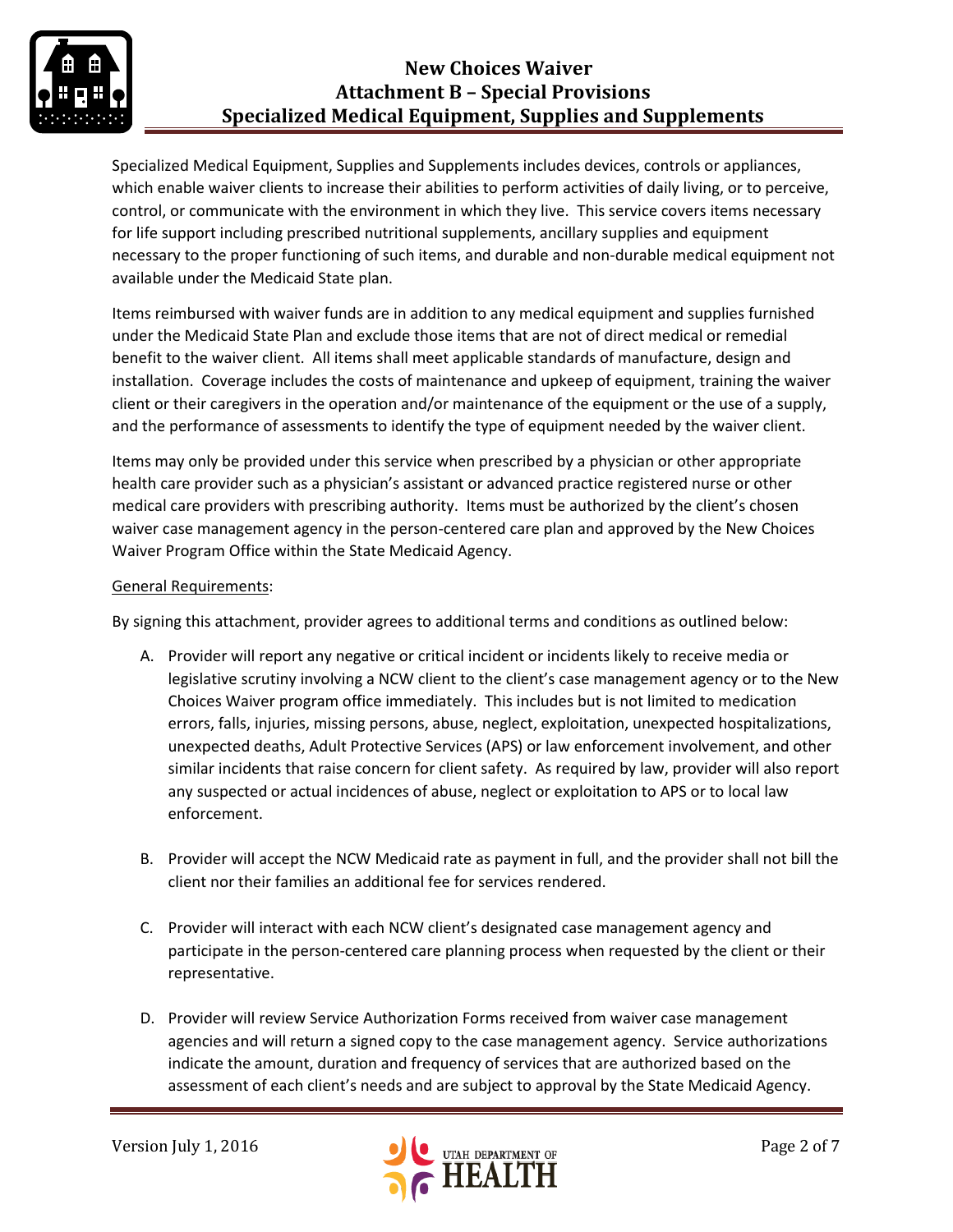

## **New Choices Waiver Attachment B – Special Provisions Specialized Medical Equipment, Supplies and Supplements**

The authorized HCPCS, number of units, frequency and duration will appear in the service authorization and providers shall not render services to waiver clients until a service authorization has been received and properly executed by both the designated waiver case management agency representative and the provider. Service authorizations are valid for a maximum of one year even if the "end date" on the form is left blank. Claims paid for waiver services for dates of service outside of the date span listed in the service authorization will be recovered. Claims paid for waiver services that exceed the number of units or frequency than was authorized in the service authorization will be recovered. Claims paid for HCPCS codes that were not authorized in the service authorization will be recovered.

- E. Service authorizations are not a guarantee of payment.
- F. Service authorizations are automatically nullified immediately upon any of the following events taking place:
	- The NCW client elects to change to a different NCW provider
	- The NCW client elects to altogether discontinue receiving the services that the provider offers
	- The NCW client loses Medicaid eligibility
	- The NCW client is disenrolled from the NCW program for any other reason
	- The provider's Medicaid and/or NCW contract is terminated or suspended
- G. Provider will not provide services to waiver clients when they are receiving inpatient treatment. Service authorizations are *suspended* during times when a New Choices Waiver client is admitted to an inpatient setting such as a hospital or nursing facility. Upon the client's discharge from the inpatient setting, provider will communicate with the waiver case management agency to receive verbal approval to reinstate services if any unused units are remaining in the service authorization or to request a new authorization if the existing authorization has expired.
- H. Units of service that have been authorized for one NCW client can only be provided to that NCW client. Provider will not transfer unused units that have been authorized for one NCW client to another NCW client.
- I. Provider will contact a client's designated waiver case management agency if the provider observes that actual service utilization trends appear to exceed the number of units authorized.
- J. Provider will verify client Medicaid eligibility each month in order to avoid providing services that are not reimbursable due to a client's loss of Medicaid benefits. Utah Medicaid offers two methods that providers may use to verify client eligibility:
	- Medicaid Eligibility Lookup Tool [\(https://medicaid.utah.gov\)](https://medicaid.utah.gov/)
	- Access Now (1-800-662-9651 option 1, option 1)

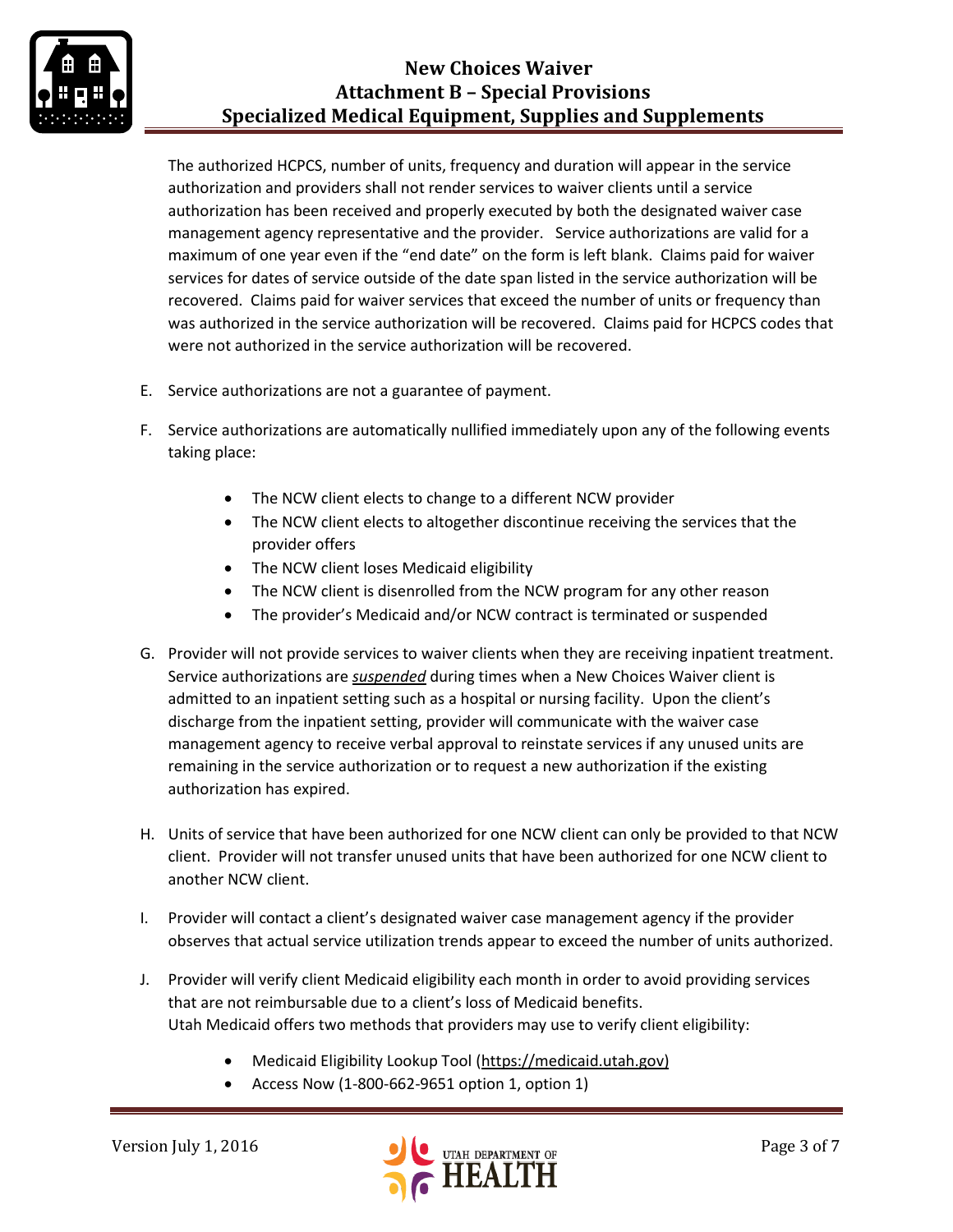- K. Provider shall not bill Medicaid for services that were not actually provided or for services that the provider anticipates providing to a client in the near or distant future.
- L. Provider shall not bill a client for a missed or canceled appointment unless the client or the client's legal representative has signed a written cancelation policy which expressly allows the provider to charge the client for missed or canceled appointments.
- M. Provider will not engage in unsolicited direct marketing activities to prospective NCW clients. Marketing strategies shall be limited to mass outreach and advertisements. Provider will not approach prospective NCW clients or their representatives unless the client or representative explicitly requests information from the provider. Provider shall refrain from offering incentives or other enticements to persuade a prospective NCW client to choose the provider for waiver services. Provider shall not enter into incentive or kick-back agreements with waiver case management agencies or otherwise entice the case management agency to influence or limit a NCW client's freedom to choose their own service providers. Provider may not require NCW clients to select a certain waiver or non-waiver provider for other services listed on the personcentered care plan.
- N. Provider will document each service encounter. At a minimum each service encounter record should include:
	- The client's first and last name
	- The date of service for each service encounter
	- The start and end times for each service provided
	- The services provided by service title
	- Notes describing the service encounter
	- The name of the individual who performed the service
	- The signature of the individual(s) who performed the service(s) or who can attest to the completion of the service(s).
- O. Provider will abide by the policies and procedures outlined in the NCW Provider Manual and to stay apprised of policy updates and changes regarding Medicaid and the NCW program. If this agreement is ever found to be in conflict with the NCW Provider Manual, the NCW Provider Manual will take precedence over this agreement. The NCW Provider Manual is posted on the Utah Medicaid website: [https://medicaid.utah.gov](https://medicaid.utah.gov/)
- P. Provider will review the Medicaid Information Bulletins (MIBs) and stay apprised of policy updates and changes regarding Medicaid and the NCW program. The MIB is the tool that the Utah Department of Health, Division of Medicaid and Health Financing uses to disseminate such information to providers and stakeholders. The MIB is published quarterly or more frequently as needed. To subscribe to the Newsletter or to view the MIB releases, visit the Medicaid website: [https://medicaid.utah.gov](https://medicaid.utah.gov/)

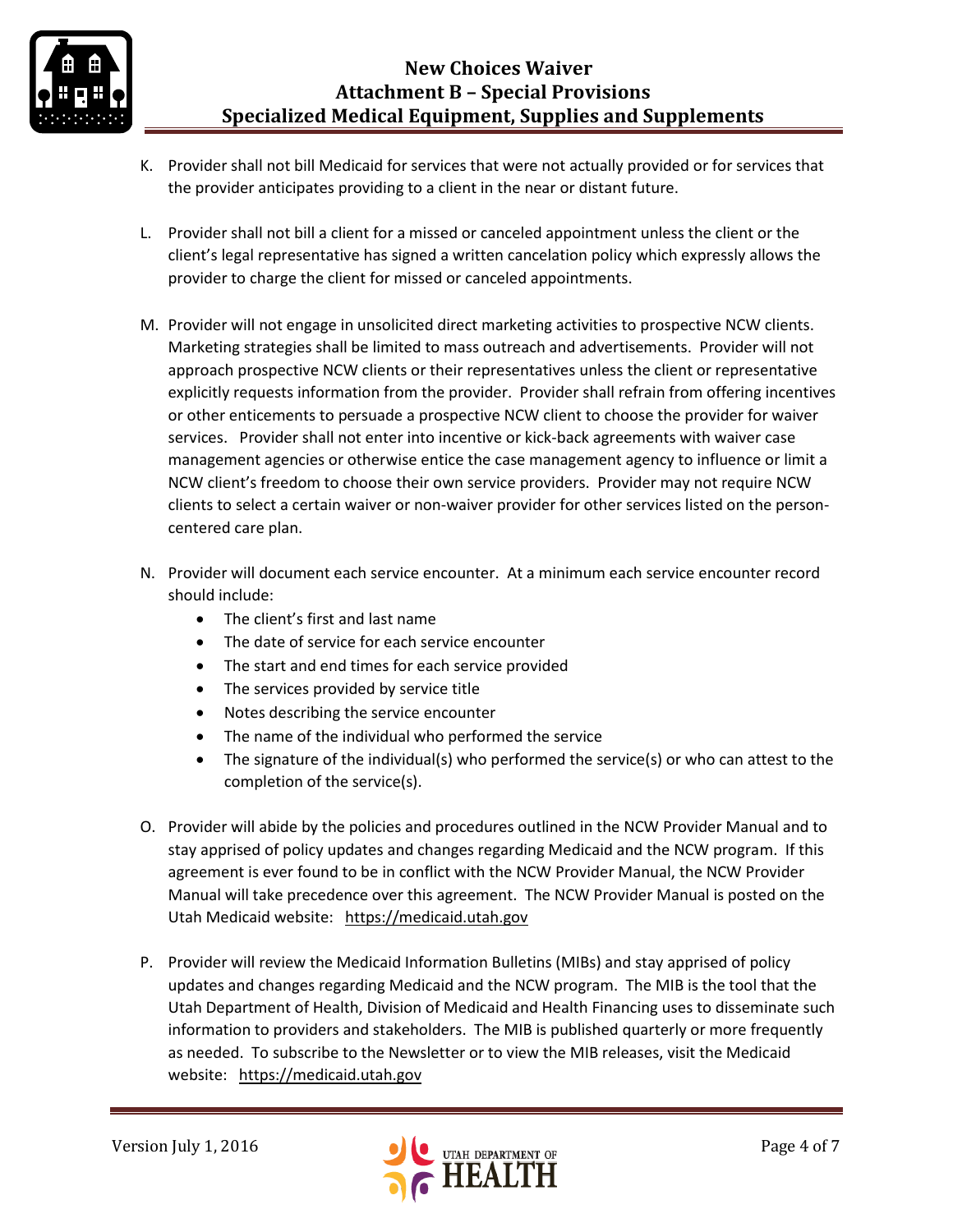

- Q. If the provider has Medicare and/or Medicaid certification and loses Medicare and/or Medicaid certification, the provider's New Choices Waiver contract shall also be terminated effective the same day as the termination of the Medicare and/or Medicaid certification. The provider will notify the New Choices Waiver Program Office within 3 business days of receiving the notification letter from Medicare and/or Medicaid. The provider will make every effort to ensure a safe and orderly transition of all NCW clients to other service providers prior to final termination of their NCW contract.
- R. If the provider is aware that it is about to undergo a change of ownership or otherwise elects to voluntarily terminate their New Choices Waiver contract, the provider shall give at least 30 days advance written notice of the change of ownership or voluntary termination to the New Choices Waiver Program Office. Providers shall assist in ensuring a safe and orderly transition of waiver clients to another service provider prior to termination.
- S. Providers cannot be listed on a person-centered care plan for a NCW client if any of the paid employees of that provider are related to one or both of the assigned NCW case managers by blood or by marriage. If the State Medicaid Agency finds that a conflict of interest is occurring between the provider agency and the case management agency, the provider or the case management agency may be prevented from providing services to that particular client. Exceptions will only be made in remote geographical areas of the state where there are no other willing, qualified providers available to offer the service(s). Only the State Medicaid Agency has authority to approve exceptions to conflict of interest rules.
- T. The State Medicaid Agency may terminate the provider's New Choices Waiver contract after giving the provider 30 days advance written notice for either of the following reasons:
	- 1. The State Medicaid Agency detects a pattern of non-compliance with general Utah Medicaid provider standards,
	- 2. The State Medicaid Agency detects a pattern of non-compliance with NCW policies, procedures and/or provisions listed in this contract.

Examples of conduct that constitutes patterns of non-compliance include but are not limited to:

- Abuse, neglect or exploitation of waiver clients;
- Billing Medicaid in excess of the amount, duration and frequency of services that have been authorized;
- Billing Medicaid for services not provided;
- Inadequate or non-existent record keeping;
- Hiring individual service employees that do not meet the minimum waiver provider qualifications;
- Not maintaining minimum provider qualifications such as required license(s);

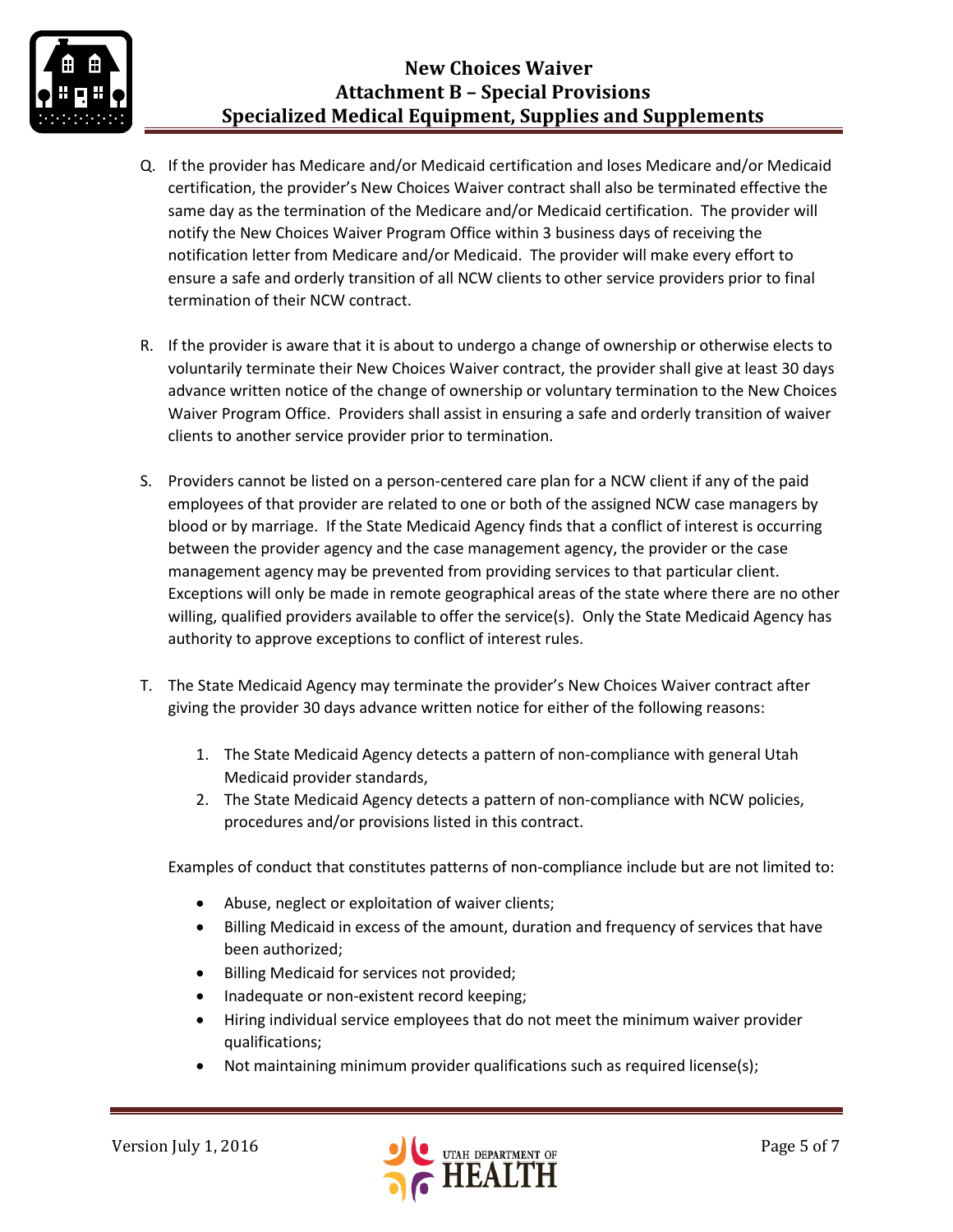

# **New Choices Waiver Attachment B – Special Provisions Specialized Medical Equipment, Supplies and Supplements**

- Acts of direct marketing to prospective or currently enrolled clients or their representatives;
- Acts of coercion or manipulation of client freedom of choice rights;
- Acts of offering or receiving incentives or kick-backs to or from other providers or entities in an effort to manipulate client freedom of choice rights; and/or
- Billing NCW clients or their representatives for services covered by Medicaid.

If the State Medicaid Agency discovers conduct that constitutes a pattern of non-compliance but elects not to terminate the provider's New Choices Waiver contract, the State Medicaid Agency may instead suspend making new referrals to the provider, require the provider to repay any overpayments, complete additional training and/or to submit to additional monitoring activities in order to avoid contract termination. The provider will be given hearing rights for any adverse actions taken by the State Medicaid Agency.

U. All new NCW providers must complete the NCW New Provider Training before the New Choices Waiver Program Office will forward the provider's enrollment application to the next step in the enrollment process. This includes existing providers who experience changes in ownership. NCW New Provider Training is offered one time each month and is located at the Utah Department of Health, 288 N. 1460 W., Salt Lake City, Utah 84114. To register for the next training please call the NCW Program Office and ask to speak with the NCW Provider Specialist. (800)662-9651, option 6.

After the provider is enrolled, additional training is available if the provider requests it by contacting the NCW program office at the same number listed above.

(The rest of this page is intentionally left blank.)

\_\_\_\_\_\_\_\_\_\_\_\_\_\_\_\_\_\_\_\_\_\_\_\_\_\_\_\_\_\_\_\_\_\_\_\_\_\_\_\_\_\_\_\_\_\_\_\_\_\_\_\_\_\_\_\_\_\_\_\_\_\_\_\_\_\_\_\_\_\_\_\_\_\_\_\_\_\_\_\_\_\_